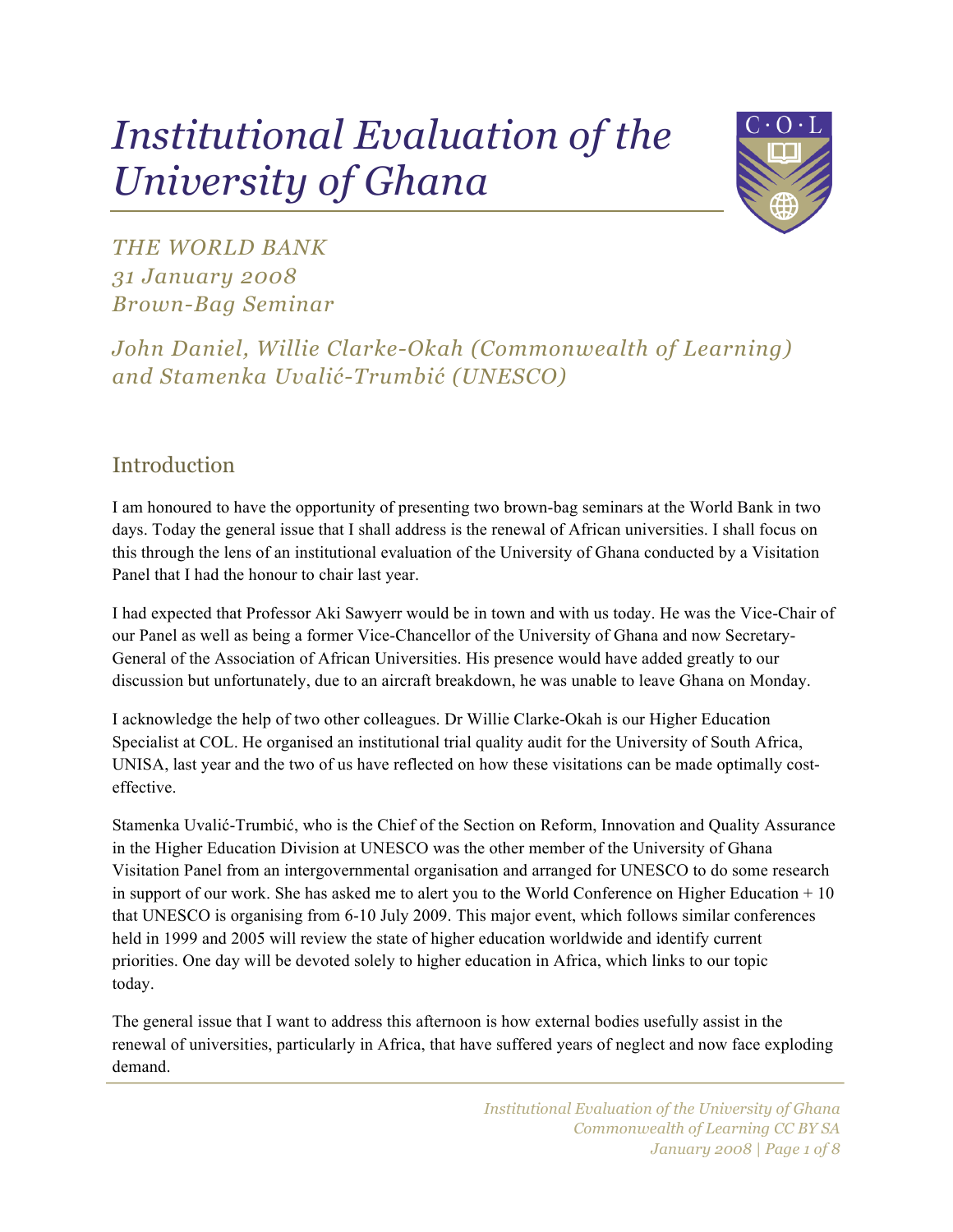Some countries, like South Africa and Nigeria, already have national bodies for quality assurance. For example, the University of South Africa will face an audit by the Higher Education Quality Committee of South Africa's Council for Higher Education this year. This body has shown that it has real teeth. UNISA decided to prepare itself by asking COL to organise a mock audit or trial run in 2007.

In Ghana the National Accreditation Board is less well established. The University of Ghana faced the general problem of huge expansion of student numbers - from 5,000 to over 25,000 in less than ten years with almost no increase in staff - and had experienced the specific problem of a high-profile breach of security in its examination system some years back. It decided to call in an international Visitation Panel to advise it on the general development of the University.

## Establishment of the Visitation Panel

This Visitation Panel, which the Vice-Chancellor set up on behalf of Council a year ago, was a remarkable group of Ghanaian and international specialists whose collective expertise ranged over all aspects of higher education. I had the honour to chair the Panel and was tremendously fortunate to have as my Vice-Chair Professor Akilagpa Sawyerr. The 13 other members came from Ghana and around the world: India, Jamaica, Nigeria, the UK the USA and UNESCO.

The Terms of Reference which the University established for the Panel's work focused on three areas: Academic Programmes; Infrastructure and Resources, and the University's Administrative and Governance arrangements. The breadth of this mandate is a major difference between the work of this Visitation Panel and the normal task of a quality audit panel sent in by a national quality assurance agency.

Another major difference was that a quality audit team usually goes into an institution after having received a substantial self-assessment document from the institution. We had no such document and one of our decisions, to which I shall return, was to commission such self-assessments during our first visit.

To carry out the work the Panel made two week-long visits to Accra, one in April and the second in August. These visits enabled us to meet the various constituencies of the University. At our suggestion the University also commissioned a special investigation into the Financial Administrative System, which was the source of particularly acute and pervasive problems.

During the last months of 2007 we drafted the report online using the Basecamp software, which proved invaluable. I was the chief editor and I can attest that drafting a major report online with panel members in eight countries is not an easy process. A number of issues on which panel members had differing views needed to be resolved during the drafting. However, I believe that the transparency of the process and the opportunity for multiple iterations produced a good report. We made it a rule to give clear and precise recommendations to the University rather than fudging our disagreements. I am proud to say that we met our December 31 deadline with almost a month to spare.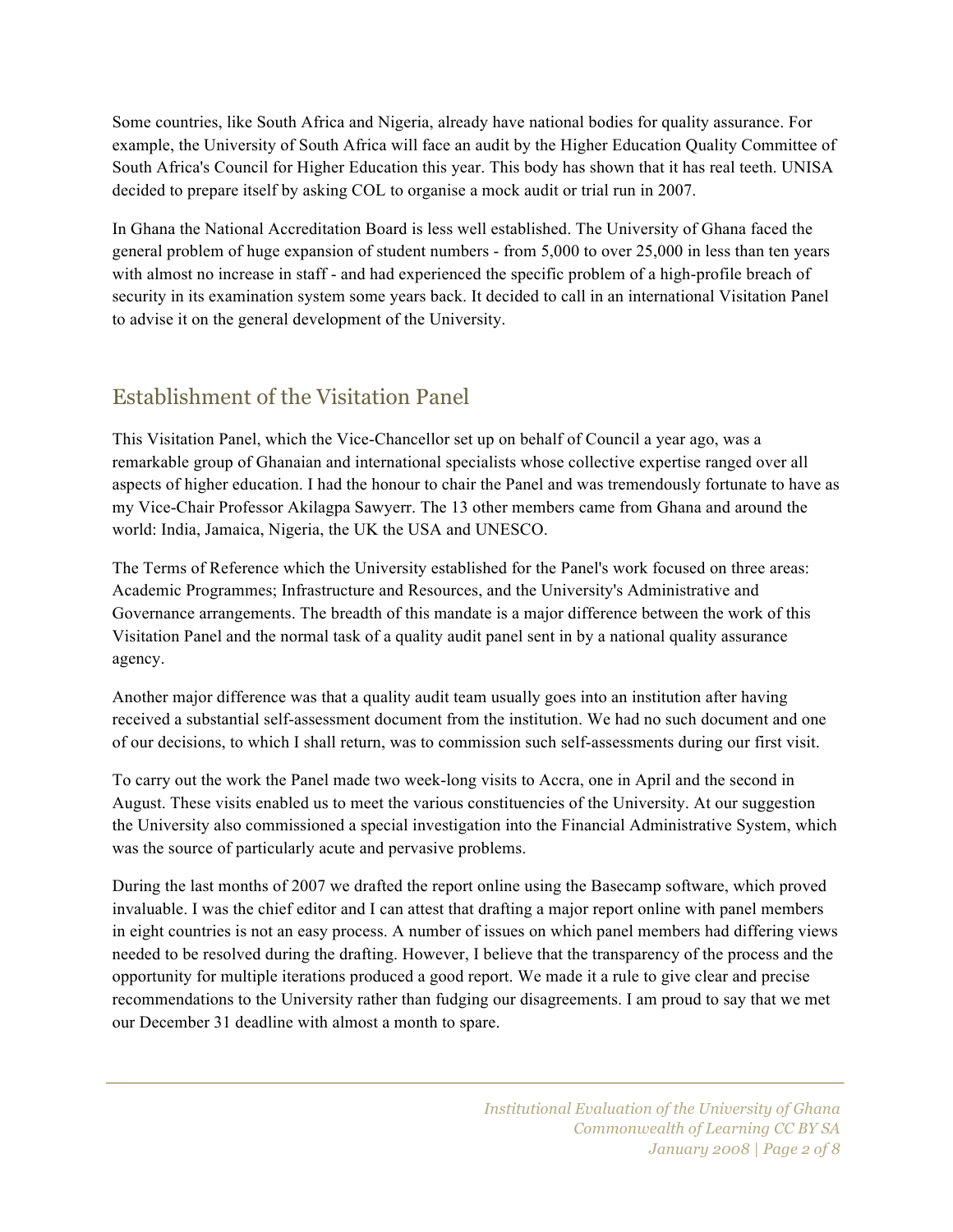The University put the excellent facilities of the Centre for African Wetlands at our disposal during our visits.

## The Visitation Panel's Report

We produced a substantial Report, which runs to some 127 pages with annexes. I shall talk about only a few highlights today which are of general interest.

I shall not give the background on the University of Ghana, except to show this picture of the University's Great Hall and this quotation from a current professor who was a student here in the 1970s. The point of this slide is to emphasise great aspirations that accompanied the creation of this University and the fond memories that its early students took away from their time there.

We were asked to form a Visitation Panel because Council perceived that the University was slipping in its fulfilment of those national aspirations and in its service to students. All members of our Visitation Panel believed that the University can recover its pre-eminent role in the intellectual life of Ghana. Our efforts were directed to helping the University to achieve that. I should have noted that many of the overseas panel members did have previous experience of Ghana and the University and knew something of the context.

Chapter Two places the University of Ghana in its African and National Contexts and I shall not dwell on this either, except to say that we found the work of your colleague Peter Materu particularly useful. This chapter addresses issues for the Government as well as the University.

Instead I shall focus selectively on Chapter Three, which is the meat of our report. It is in three sections, each devoted to one of the themes in our terms of reference. First, we looked at the University as a Corporate Body and issues of Governance, Management and Administration. I shall talk only about the composition of the Governing Council, the Organisation of Management and Administration, and Student Representation.

This main chapter is entitled 'Analysis, Conclusions and Recommendations'. As that implies we tried to analyse the situations we found, draw our conclusions, and then articulate those in the form of recommendations. We have also given examples of practice in other countries where we thought it relevant.

In the slides that follow I have taken short verbatim quotes from our Report under the headings of analysis, conclusions and recommendations. This is the best way to be faithful to Panel's Report rather than giving you my own gloss on it. On occasion this approach may seem over-detailed, but it makes for authenticity and, in any case, the devil is in the detail.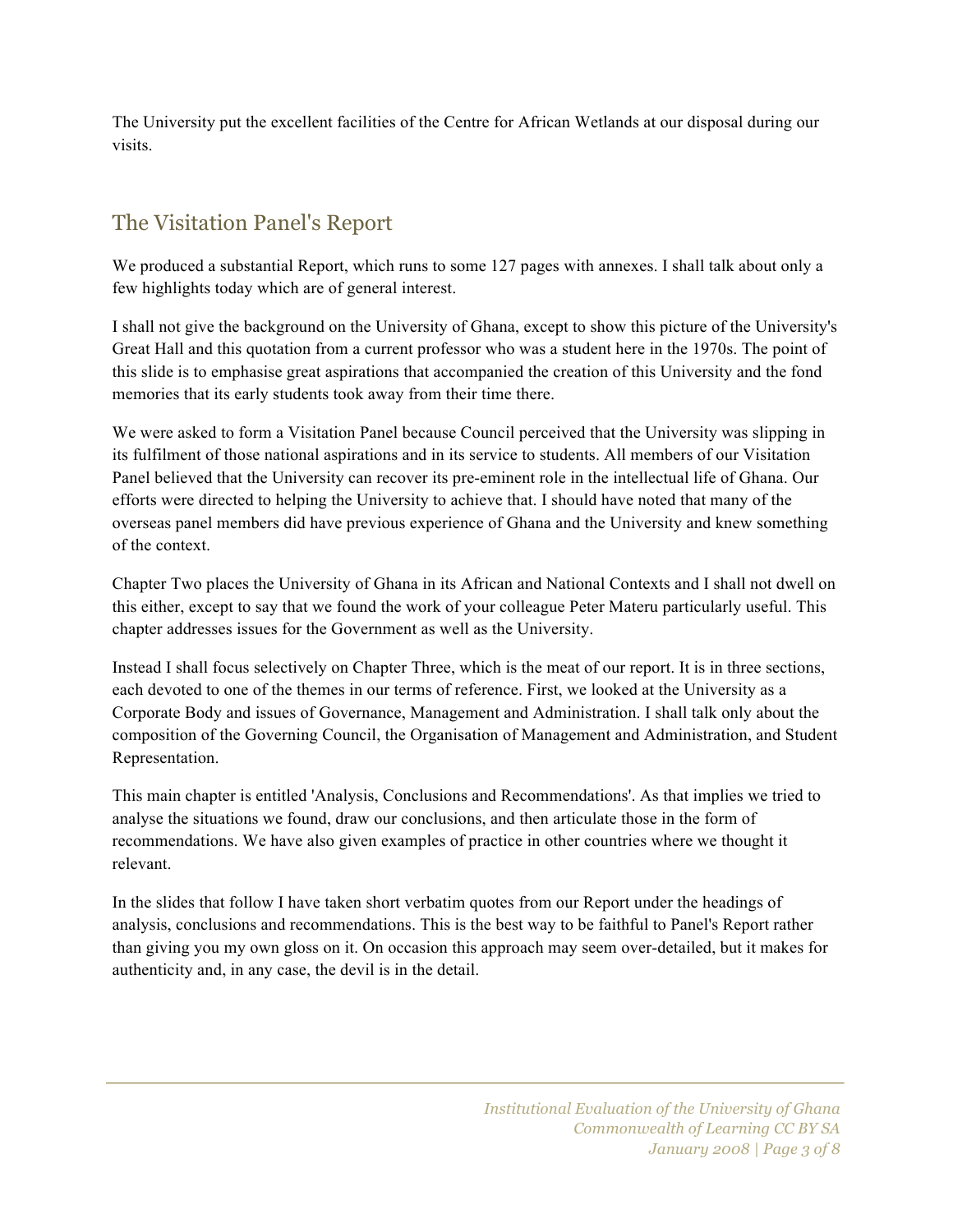## Composition and Role of the Council

Our first finding was the composition and role of the University of Ghana Council is seriously out of line with practice in other countries that Ghana might normally use as comparators. UNESCO helped us look at this issue by researching practice in Australia and New Zealand and we found useful guidelines in South Africa and the UK.

The Panel concluded that *current good practice calls for a governing body of between 15 to 30 members, with a lay (external) majority of about two-thirds to one third, with a significant proportion of the lay majority brought on to the governing body through a nominations committee process to ensure that there is expertise in areas such as finance, property management, legal matters, and human resource management.*

*Set against such practice and against the emerging consensus about governance around the world, the Council of the University of Ghana is unusual in three ways. First, at 15 members, it is smaller than the governing bodies of many universities of similar size, where a figure of around 25 might be more usual. Second, the Council membership is mostly nominated by external bodies or drawn from internal constituencies. Third, and most unusually, a majority of the membership is from these internal constituencies.*

Two of our key recommendations are therefore that:

1. *The membership of the Council should be expanded to over 20 members and its composition should be substantially changed to enable it to play an effective role as the governing body of the University.*

*And that*

*The Council should have committees for:*

*Audit*

*Finance and General Purposes;*

*Nominations;*

*Physical Development*

Curiously these committees, which in most universities would be committees of the Council, were committees of the Academic Board. This recommendation was not just governance theory.

*The Panel believes that if, in recent years, the University of Ghana Council had had the role and composition that we recommend some of the problems that the University now faces, notably in its financial management, would have been avoided.*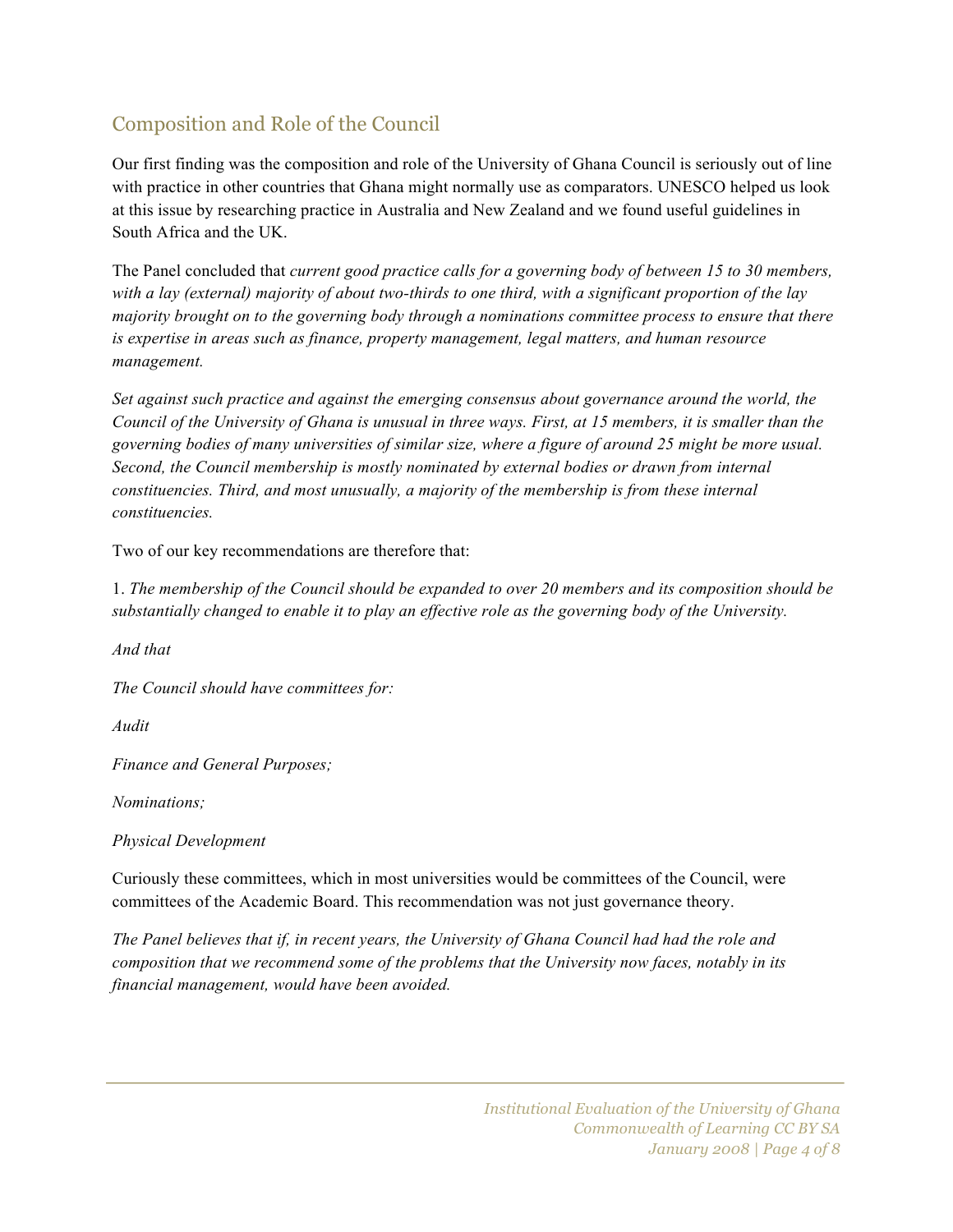## Management and Administration

I shall pass over our recommendations about the Academic Board and talk about the way the University manages and administers itself.

*We found that the structures for managing the University, undermined by the managerial reforms introduced in 2003, have allowed the University, overwhelmed by student number expansion, to slide into a poor state of organisation and effectiveness.*

*We noted that in 2003 the then Vice-Chancellor introduced a new organisational structure...*

*Whatever the theoretical merits of this reorganisation it clearly has not worked. We conclude that the Vice-Chancellor needs what in some universities is called a Chief Operating Officer, a senior officer who integrates the management of the many services that are necessary to the running of the University...*

*This reorganisation is all the more necessary because there are serious operational problems in the management of the Finance Office and in the physical maintenance of the campus and its facilities.*

Essentially the reform of 2003 had produced a highly diffuse structure of accountability and responsibility, with the result that things were simply not getting done.

*The Panel recommends that the Council should give the Registrar the responsibilities of Chief Operating Officer with a mandate: (i) to integrate and professionalise the services necessary to the running of the University and make them work; (ii) to present a new administrative structure chart to Council and the Academic Board after consultation with the Vice-Chancellor and the (new) Policy and Executive Committee; (iii) to introduce modern human resources practices throughout the institution so that the operating units are empowered and supported in fulfilling their functions; and (iv) to implement an effective and transparent management information system.*

#### Student Representation

The next issue we tackled was student representation.

We found that *students are not well represented on the governance of the University particularly in areas where academic matters are discussed. They are not satisfied with the constitutional role of the Dean of Students and wish to represent themselves in discussions with the university authorities.*

On this issue UNESCO kindly conducted some research amongst the universities of Europe from which we observed:

*The almost universal Western practice of student involvement in University governance structures because they are universities' key stakeholders. As payment of tuition fees becomes more and more universal this pressure for taking account of students' views will only increase.*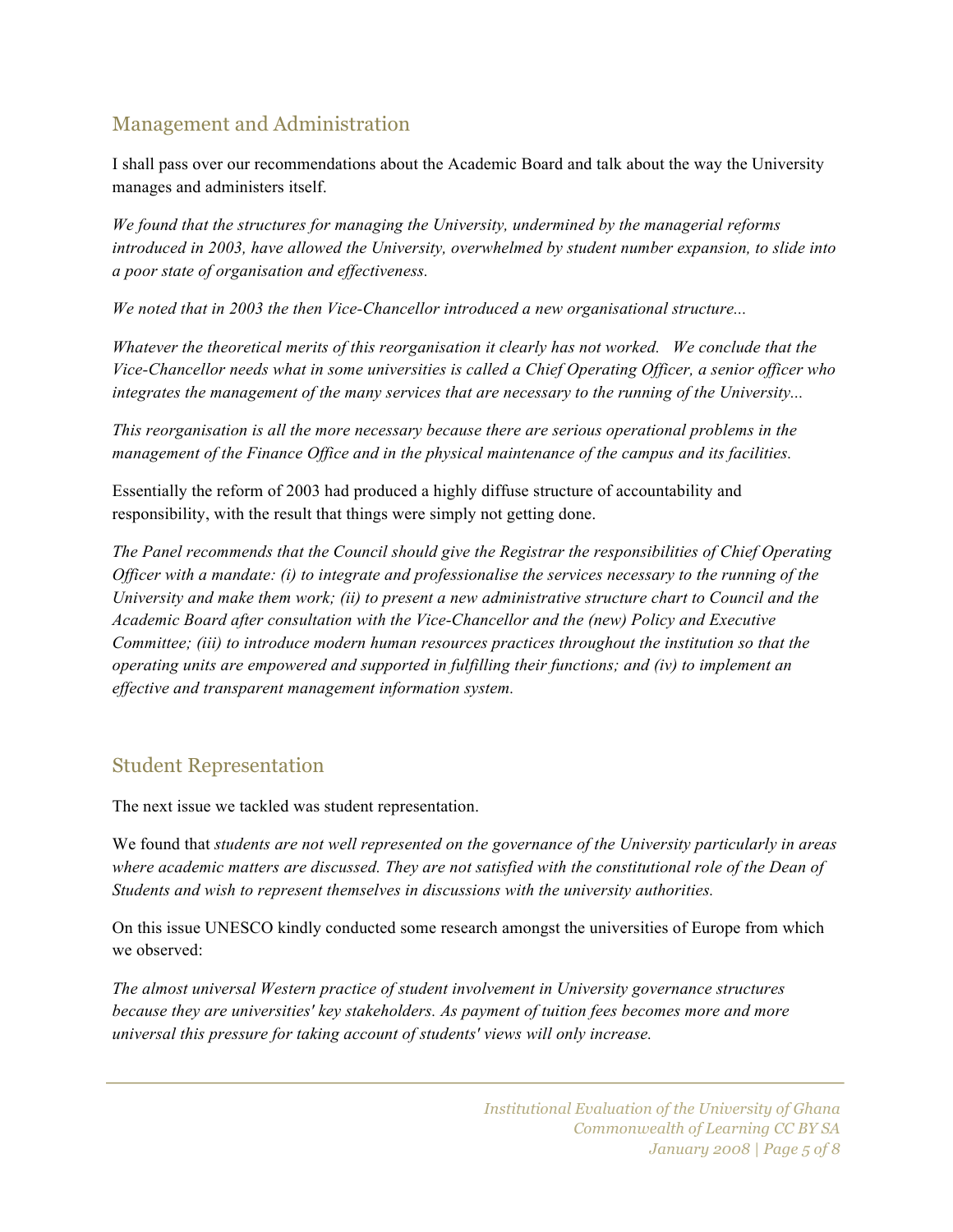*The major strategic committees of the University should not be dealing with detail of student examination results and staff promotions - agenda items which are cited as a reason for excluding students from these bodies*

So the Panel recommends:

*That the University introduces student representation on the Council, the Academic Board, the Faculty Boards and committees of these bodies as appropriate.*

I shall be very brief about our findings on the University as an Academic Institution. Although this is the core of the University's work, academic quality assurance is increasingly well-trodden territory.

I believe that the most useful thing the Panel did on the academic side was probably to launch a process of departmental self assessment. These began after our first visit and over sixty departments had reported by the time we came back. Some reports were good and professional, others were lamentably superficial. However, this process got the attention of the university community like nothing else and will continue.

#### Enrolment Explosion

The main reason for the degradation of the University that led to the setting up of the Visitation Panel was and is an Enrolment Explosion.

*The enrolment explosion is the cause of many of the University's problems. The Panel recommends reducing the intake of students; placing a limit on class size; balancing student numbers with physical infrastructure and faculty capacity; introducing stronger policy for gender parity; promoting distance learning to absorb continuing demand; and expanding Accra City Campus.*

It was clear that the enrolments on the main campus have to be capped and reduced. There is simply not enough water for the numbers now on campus and, as a consequence, at least one of the student residences was an epidemic waiting to break out. I am pleased to say that the University has already taken action on that problem.

However, given the pressure of demand for tertiary education in Africa it would not have been responsible for a panel like ours simply to recommend cutting numbers. This motivated our recommendations about distance learning and expanding off-campus sites. Ghana has since decided to create an open university to begin operations later this year.

#### The Financial Administrative System

Finally, I turn to our section on Infrastructure and Resources. You can see that we looked at 12 issues. Because its seriousness far outweighs all the others, I shall focus only on the first, the Financial Administrative System.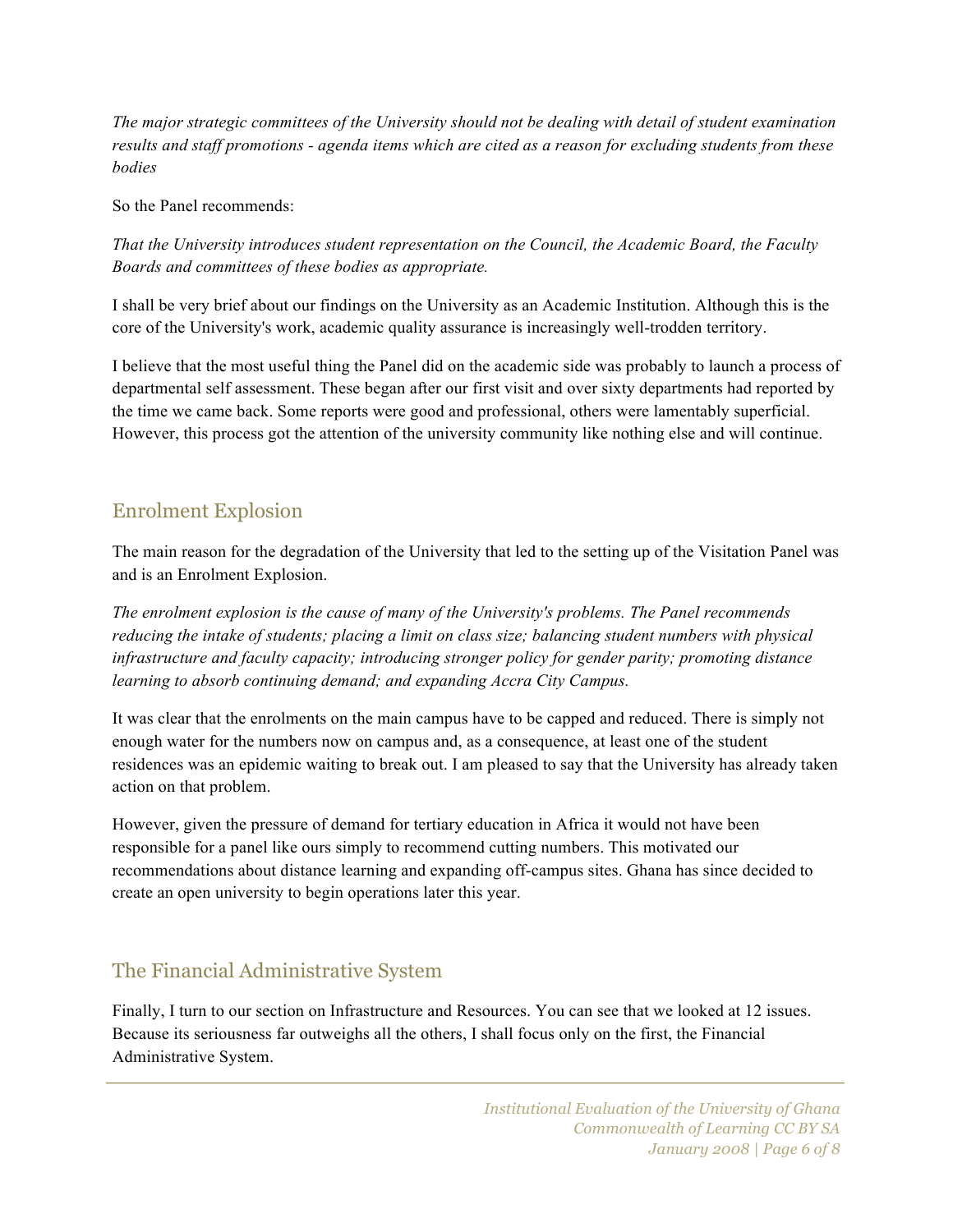*We are sorry to find that the financial administrative system at the University of Ghana is in a very bad state, is not providing anything approaching the services needed by the University, and needs radical change.*

The Team concluded that *the Finance Office needs new leadership as soon as possible. The current direction of the Office's work is wrong.*

But also that *the ITS financial software can be made to serve the University's needs, and probably serve them well, so should be retained.*

It urges that *Budgeting, reporting and accounting by the Finance Office has to be transformed by new practices, so that the University's financial position and prospects are understood at all levels of management.*

The Team's Report has a series of detailed recommendations about how to transform a bad situation.

But there is some good news.

*Most institutions with such weaknesses find they are in a financial hole; but the University of Ghana has significant unspent balances - which could be harnessed to the agenda for change.*

That gives you some of the highlights of the report. The University Council has been deliberating on the report this month and, as I noted, some recommendations are already being implemented.

## The Wider Context

To conclude I shall comment in two ways. First, I would like to look at the issues I have highlighted at the University of Ghana in a wider context. Second, I shall reflect on the process of visitation itself.

I have focused on issues of governance, management, student representation, enrolment planning and financial systems.

The point I wish to stress is that unless a university has robust and effective structures and processes in these areas it will not be able to undertake any process of renewal effectively.

However, the normal processes of academic audit and quality assurance do not usually address these larger issues. This is one of the advantages of having a panel with a broad remit.

Indeed, even the Trial Institutional Audit Panel for the University of South Africa found that in order to be useful it had to go beyond the normal methodology of the national quality assurance body. The key issue at UNISA is that although it is a distance-teaching institution with a quarter of a million students, most of the staff members interviewed by the Panel did not realize they were in the distance learning business. The Panel made recommendations about how to change this.